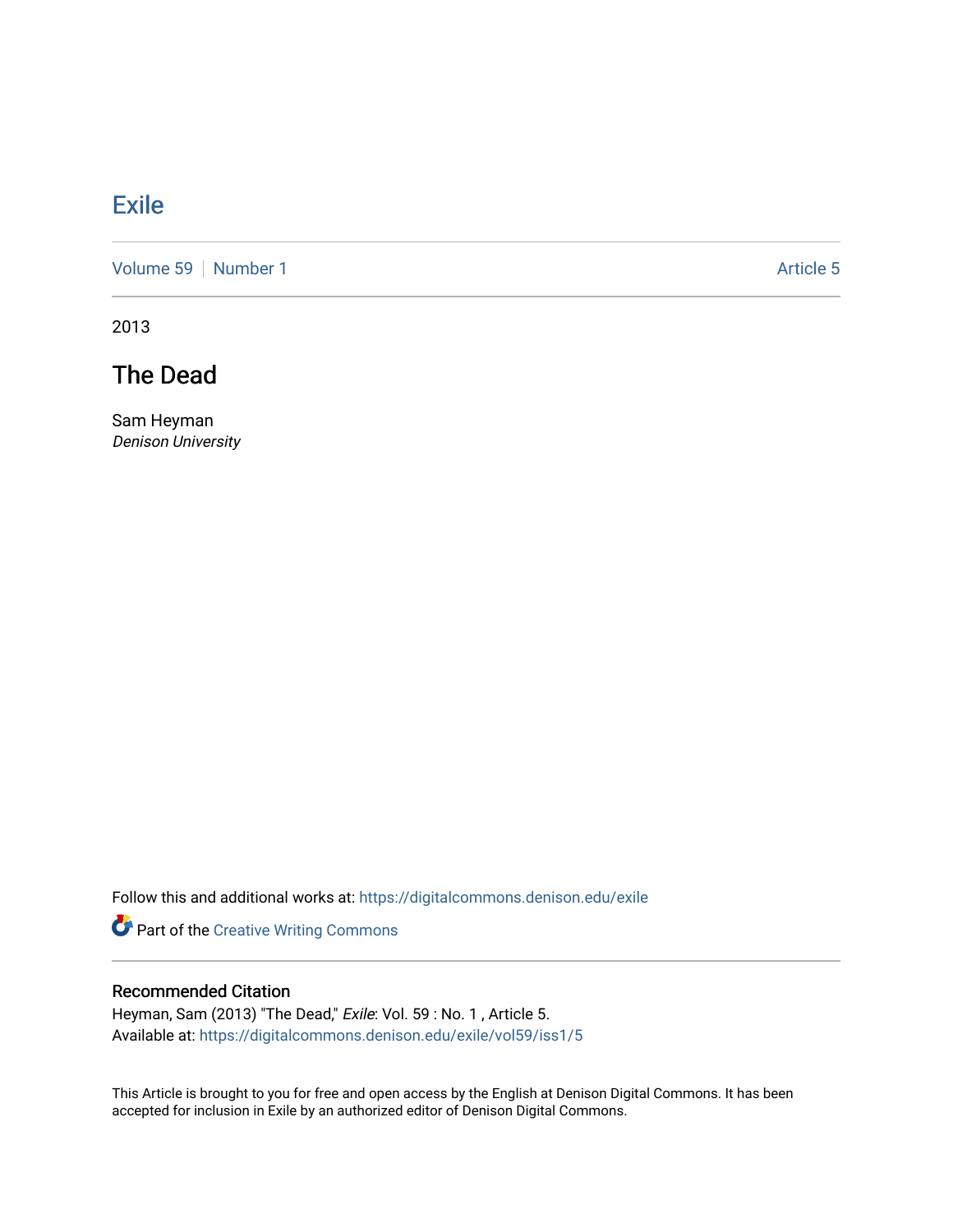## **The Dead**

By Sam Heyman

The dead stand in front of windows and feel their fingers through the blinds, and moonlight shines on their bones, while their shadows slip and slide and fall in heaps to the floor.

The sounds the dead make Are felt more than heard, their dancing makes the wood yawn and the joints of the house creak, and when children awake from sleep to pour glasses of milk, they suck in their guts and lose themselves to the dark.

The dead do not see through walls but know through them and go through them without a clack of bone or a shuffle of shoes.

The dead visit the spaces they once called home and to them it's as if nothing has changed. Moved objects stain the walls they once slept against with ashen outlines and abandoned shells, of thrown pillows and shelves shifted slightly to the left, though they have been gone from there for many years.

To the dead the world seems anxious, like a pot of boiling water or A child about to take his first dive, Always at the verge from one thing To another, afraid to move but